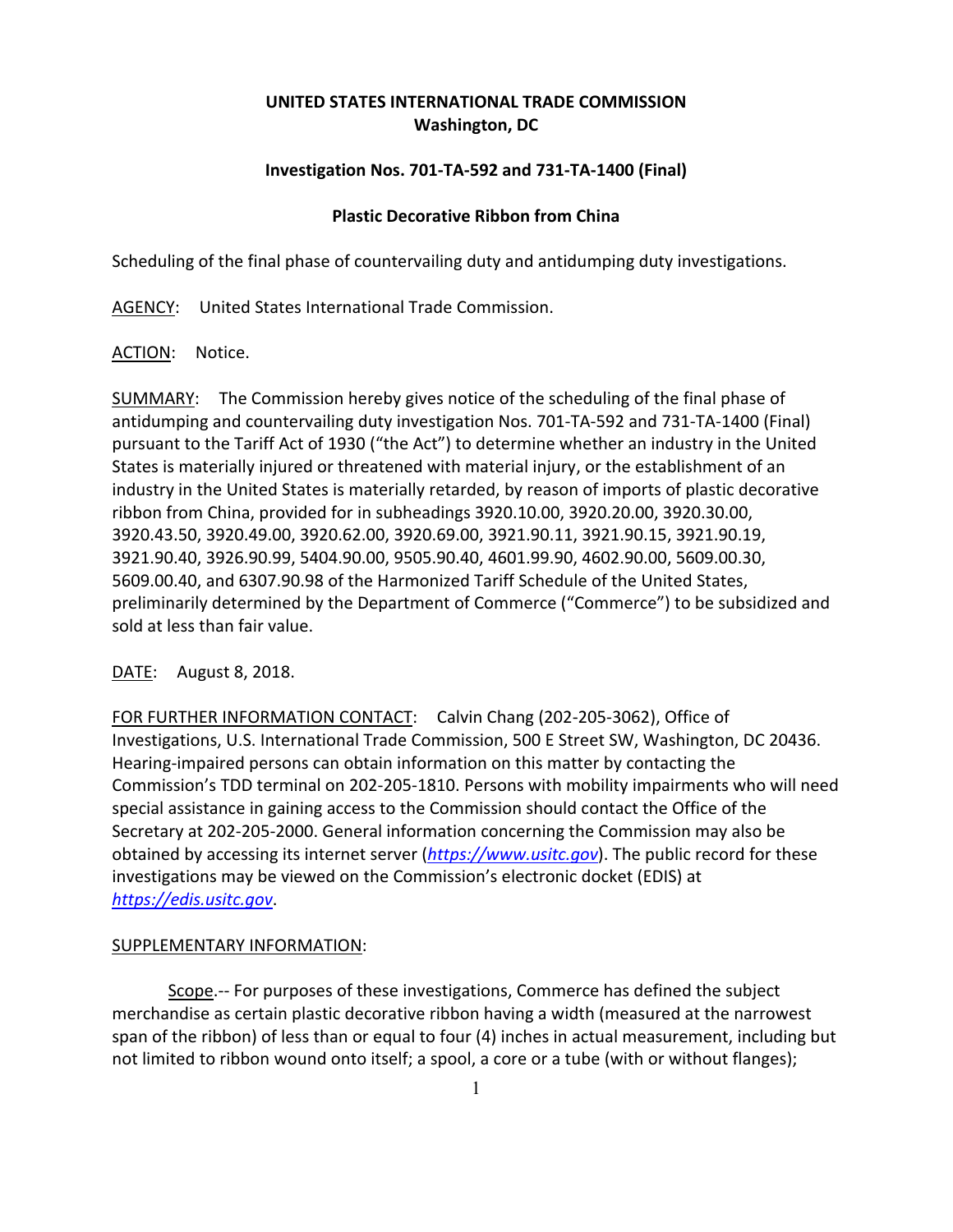attached to a card or strip; wound into a keg‐ or egg‐shaped configuration; made into bows, bow‐like items, or other shapes or configurations; and whether or not packaged or labeled for retail sale. The subject merchandise is typically made of substrates of polypropylene, but may be made in whole or in part of any type of plastic, including without limitation, plastic derived from petroleum products and plastic derived from cellulose products. Unless the context otherwise clearly indicates, the word "ribbon" used in the singular includes the plural and the plural "ribbons" includes the singular.

The subject merchandise includes ribbons comprised of one or more layers of substrates made, in whole or in part, of plastics adhered to each other, regardless of the method used to adhere the layers together, including without limitation, ribbons comprised of layers of substrates adhered to each other through a lamination process. Subject merchandise also includes ribbons comprised of (a) one or more layers of substrates made, in whole or in part, of plastics adhered to (b) one or more layers of substrates made, in whole or in part, of non‐plastic materials, including, without limitation, substrates made, in whole or in part, of fabric.

The ribbons subject to these investigations may be of any color or combination of colors (including without limitation, ribbons that are transparent, translucent or opaque) and may or may not bear words or images, including without limitation, those of a holiday motif. The subject merchandise includes ribbons with embellishments and/or treatments, including, without limitation, ribbons that are printed, hot‐stamped, coated, laminated, flocked, crimped, die‐cut, embossed (or that otherwise have impressed designs, images, words or patterns), and ribbons with holographic, metallic, glitter or iridescent finishes.

Subject merchandise includes "pull‐bows" an assemblage of ribbons connected to one another, folded flat, and equipped with a means to form such ribbons into the shape of a bow by pulling on a length of material affixed to such assemblage, and "pre‐notched" bows, an assemblage of notched ribbon loops arranged one inside the other with the notches in alignment and affixed to each other where notched, and which the end user forms into a bow by separating and spreading the loops circularly around the notches, which form the center of the bow. Subject merchandise includes ribbons that are packaged with non‐subject merchandise, including ensembles that include ribbons and other products, such as gift wrap, gift bags, gift tags and/or other gift packaging products. The ribbons are covered by the scope of these investigations; the "other products" (*i.e.*, the other, non‐subject merchandise included in the ensemble) are not covered by the scope of these investigations.

Excluded from the scope of these investigations are the following: (1) ribbons formed exclusively by weaving plastic threads together; (2) ribbons that have metal wire in, on, or along the entirety of each of the longitudinal edges of the ribbon; (3) ribbons with an adhesive coating covering the entire span between the longitudinal edges of the ribbon for the entire length of the ribbon; (4) ribbon formed into a bow without a tab or other means for attaching the bow to an object using adhesives, where the bow has: (a) an outer layer that is either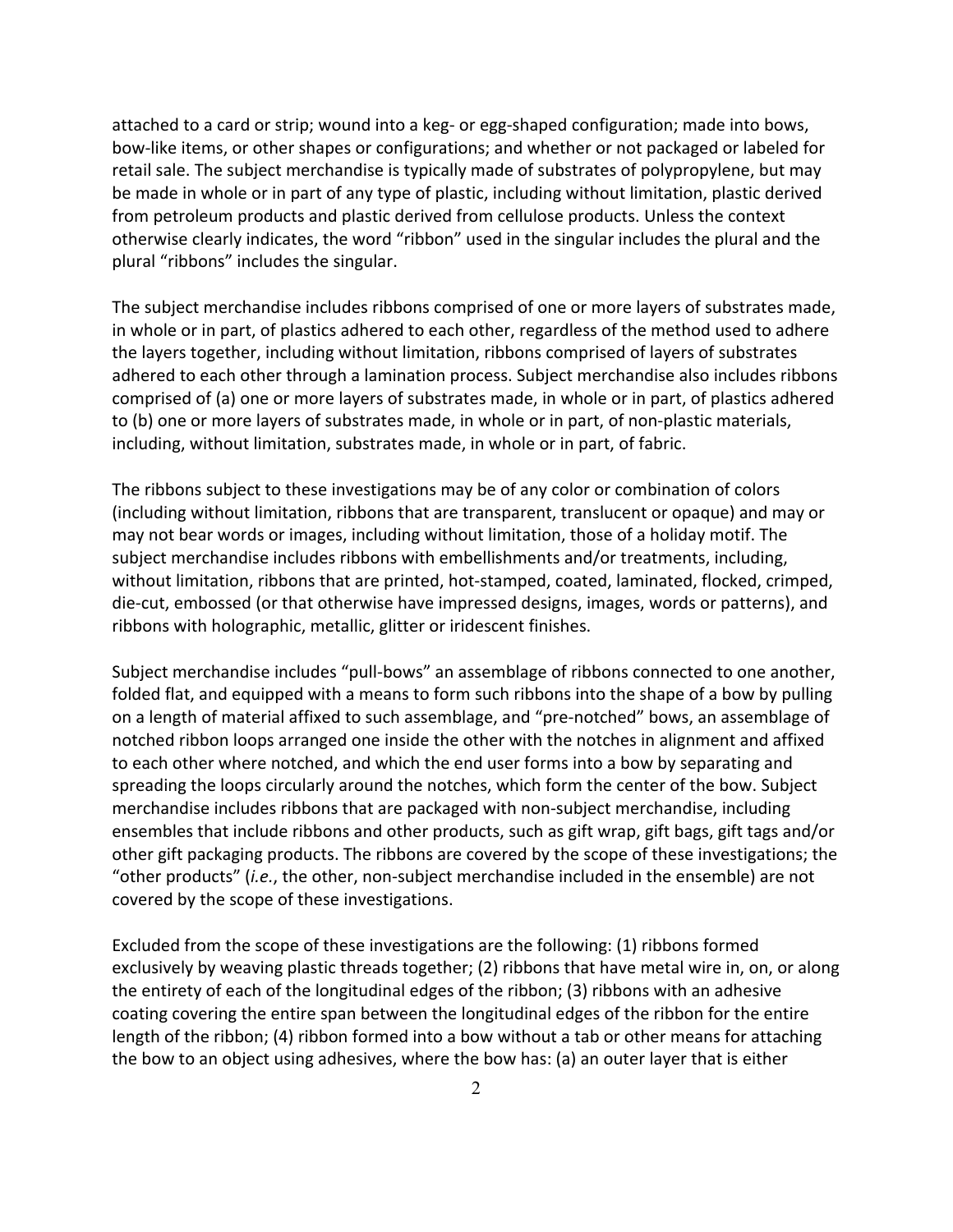flocked or made of fabric, and (b) a flexible metal wire at the base which permits attachment to an object by twist‐tying; (5) elastic ribbons, meaning ribbons that elongate when stretched and return to their original dimension when the stretching load is removed; (6) ribbons affixed as a decorative detail to non‐subject merchandise, such as a gift bag, gift box, gift tin, greeting card or plush toy, or affixed (including by tying) as a decorative detail to packaging containing non subject merchandise; (7) ribbons that are (a) affixed to non-subject merchandise as a working component of such non‐subject merchandise, such as where the ribbon comprises a book marker, bag cinch, or part of an identity card holder, or (b) affixed (including by tying) to non‐subject merchandise as a working component that holds or packages such non‐subject merchandise or attaches packaging or labeling to such non‐subject merchandise, such as a "belly band" around a pair of pajamas, a pair of socks or a blanket; (8) imitation raffia made of plastics having a thickness not more than one (1) mil when measured in an unfolded/untwisted state; and (9) ribbons in the form of bows having a diameter of less than seven‐eighths (7/8) of an inch, or having a diameter of more than 16 inches, based on actual measurement. For purposes of this exclusion, the diameter of a bow is equal to the diameter of the smallest circular ring through which the bow will pass without compressing the bow.

The scope of these investigations is not intended to include shredded plastic film or shredded plastic strip, in each case where the shred does not exceed 5 mm in width and does not exceed 18 inches in length, imported in bags.

Further, excluded from the scope of the antidumping duty investigation are any products covered by the existing antidumping duty order on polyethylene terephthalate film, sheet, and strip (PET film) from the People's Republic of China (China). *See Polyethylene Terephthalate Film, Sheet, and Strip from Brazil, the People's Republic of China and the United Arab Emirates: Antidumping Duty Orders and Amended Final Determination of Sales at Less Than Fair Value for the United Arab Emirates*, 73 FR 66595 (November 10, 2008).

Background.‐‐The final phase of these investigations is being scheduled pursuant to sections 705(b) and 731(b) of the Tariff Act of 1930 (19 U.S.C. 1671d(b) and 1673d(b)), as a result of affirmative preliminary determinations by Commerce that certain benefits which constitute subsidies within the meaning of section 703 of the Act (19 U.S.C. 1671b) are being provided to manufacturers, producers, or exporters in China of plastic decorative ribbon, and that such products are being sold in the United States at less than fair value within the meaning of section 733 of the Act (19 U.S.C. 1673b). The investigations were requested in petitions filed on December 27, 2017, by Berwick Offray, LLC, Berwick, Pennsylvania.

For further information concerning the conduct of this phase of the investigations, hearing procedures, and rules of general application, consult the Commission's Rules of Practice and Procedure, part 201, subparts A and B (19 CFR part 201), and part 207, subparts A and C (19 CFR part 207).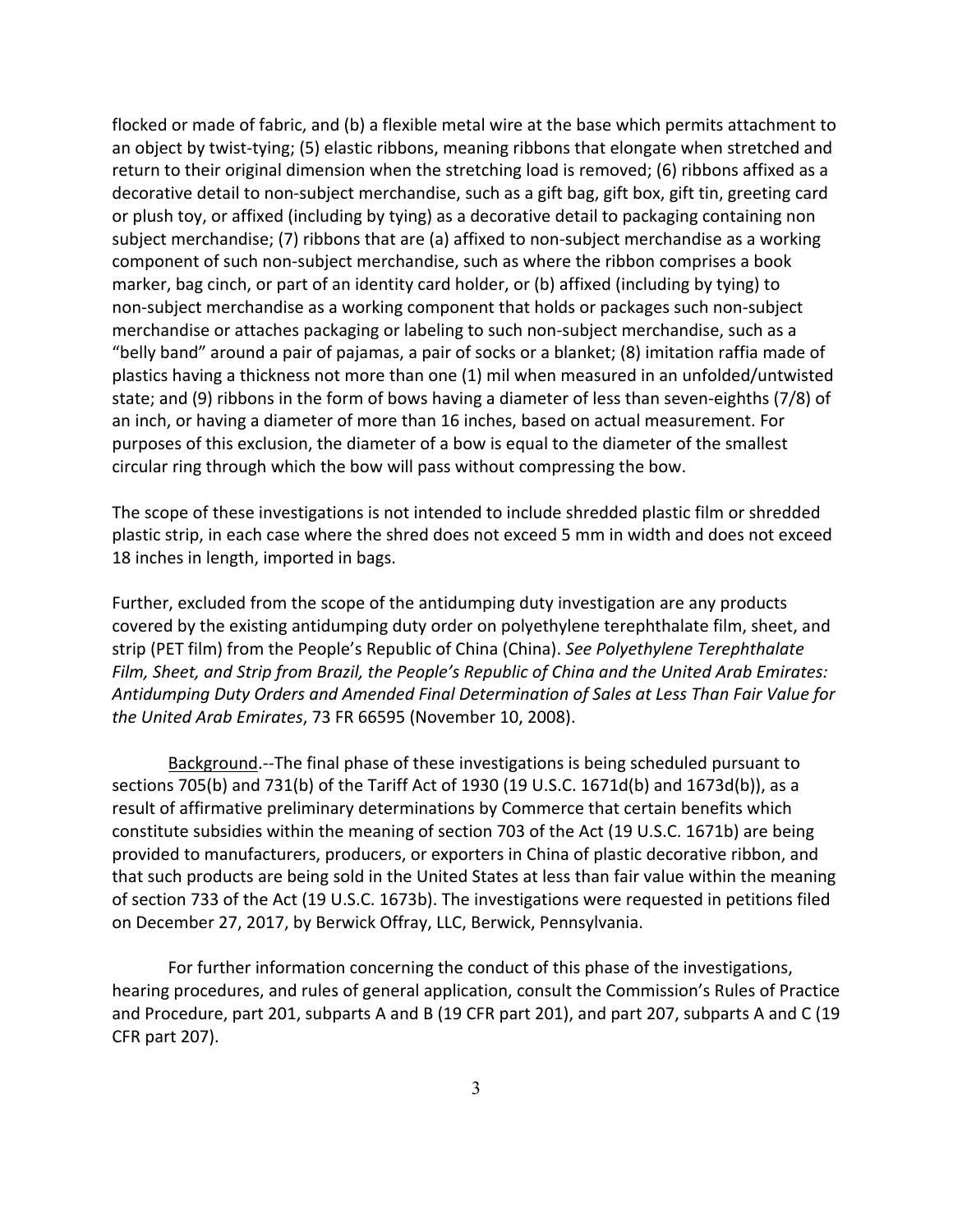Participation in the investigations and public service list.‐‐Persons, including industrial users of the subject merchandise and, if the merchandise is sold at the retail level, representative consumer organizations, wishing to participate in the final phase of these investigations as parties must file an entry of appearance with the Secretary to the Commission, as provided in section 201.11 of the Commission's rules, no later than 21 days prior to the hearing date specified in this notice. A party that filed a notice of appearance during the preliminary phase of the investigations need not file an additional notice of appearance during this final phase. The Secretary will maintain a public service list containing the names and addresses of all persons, or their representatives, who are parties to the investigations.

Limited disclosure of business proprietary information (BPI) under an administrative protective order (APO) and BPI service list.--Pursuant to section 207.7(a) of the Commission's rules, the Secretary will make BPI gathered in the final phase of these investigations available to authorized applicants under the APO issued in the investigations, provided that the application is made no later than 21 days prior to the hearing date specified in this notice. Authorized applicants must represent interested parties, as defined by 19 U.S.C. 1677(9), who are parties to the investigations. A party granted access to BPI in the preliminary phase of the investigations need not reapply for such access. A separate service list will be maintained by the Secretary for those parties authorized to receive BPI under the APO.

Staff report.--The prehearing staff report in the final phase of these investigations will be placed in the nonpublic record on November 29, 2018, and a public version will be issued thereafter, pursuant to section 207.22 of the Commission's rules.

Hearing.--The Commission will hold a hearing in connection with the final phase of these investigations beginning at 9:30 a.m. on Thursday, December 13, 2018, at the U.S. International Trade Commission Building. Requests to appear at the hearing should be filed in writing with the Secretary to the Commission on or before December 10, 2018. A nonparty who has testimony that may aid the Commission's deliberations may request permission to present a short statement at the hearing. All parties and nonparties desiring to appear at the hearing and make oral presentations should participate in a prehearing conference to be held on December 7, 2018, at the U.S. International Trade Commission Building, if deemed necessary. Oral testimony and written materials to be submitted at the public hearing are governed by sections 201.6(b)(2), 201.13(f), and 207.24 of the Commission's rules. Parties must submit any request to present a portion of their hearing testimony in camera no later than 7 business days prior to the date of the hearing.

Written submissions.‐‐Each party who is an interested party shall submit a prehearing brief to the Commission. Prehearing briefs must conform with the provisions of section 207.23 of the Commission's rules; the deadline for filing is December 6, 2018. Parties may also file written testimony in connection with their presentation at the hearing, as provided in section 207.24 of the Commission's rules, and posthearing briefs, which must conform with the